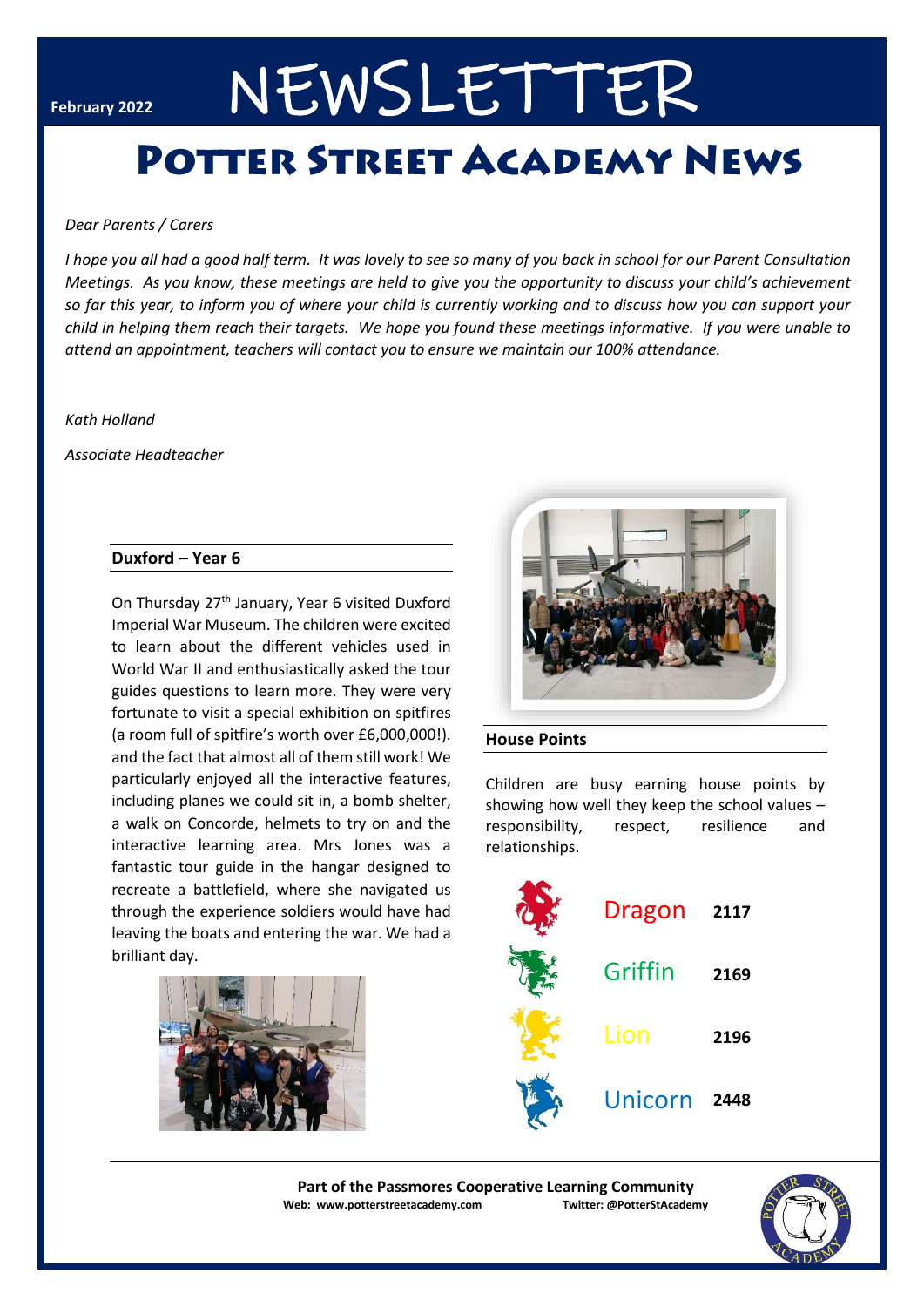#### **Technology Returners Programme**

If you are seeking to return to work after a career break this Technology



Returners Programme could be a great opportunity for you. Follow the link for full details

#### <https://inclusivity.co.uk/nomura/>

Inclusivity Partners are experienced in helping career-breakers successfully transition and return to their career and industry whether you have been away for 12 months or 12 years. They also fully understand the challenges parenthood brings when it comes to work and have been helping people, totally free to you, across the UK for over 6 years.

Twitter: [@Inclusivityjobs](about:blank)

Facebook[: https://www.facebook.com/InclusivityPartners](about:blank) Instagra[m: @inclusivity\\_partners](about:blank)

#### **School Council**

Potter Street School Council met with the Eco Team from Passmores Academy. Lots of ideas were discussed which will be shared with you at a later date.



#### **Donations of PE Kit**

In previous years we have had spare PE kit in school for those occasions that a child may have forgotten their PE kit.

At present, we have a very limited amount of stock and therefore we are looking for donations of any PE Kit that your child may have grown out of.

If you do have any spare items at home that are in good condition, please hand them in to the school office.

#### **Pupil Survey**

A recent pupil survey was conducted with Years 2 - 6, please have a look on our website, under the section Pupil Voice or click the link below to see the results.

#### [Potter Street Academy -](https://www.potterstreetacademy.com/page/?title=Pupil+Survey&pid=95) Pupil Survey

#### **Time to say Goodbye**

After nearly 5 years, Mr Lambert is leaving Potter Street Academy and will be working in a school out of the area. We would like to thank him for all his hard work and support and wish him the best of luck for his future.

#### **Clubs**

We are aware that several club sessions have been cancelled in recent weeks.

Please be assured that all clubs will run for the 9 sessions that have been charged for.